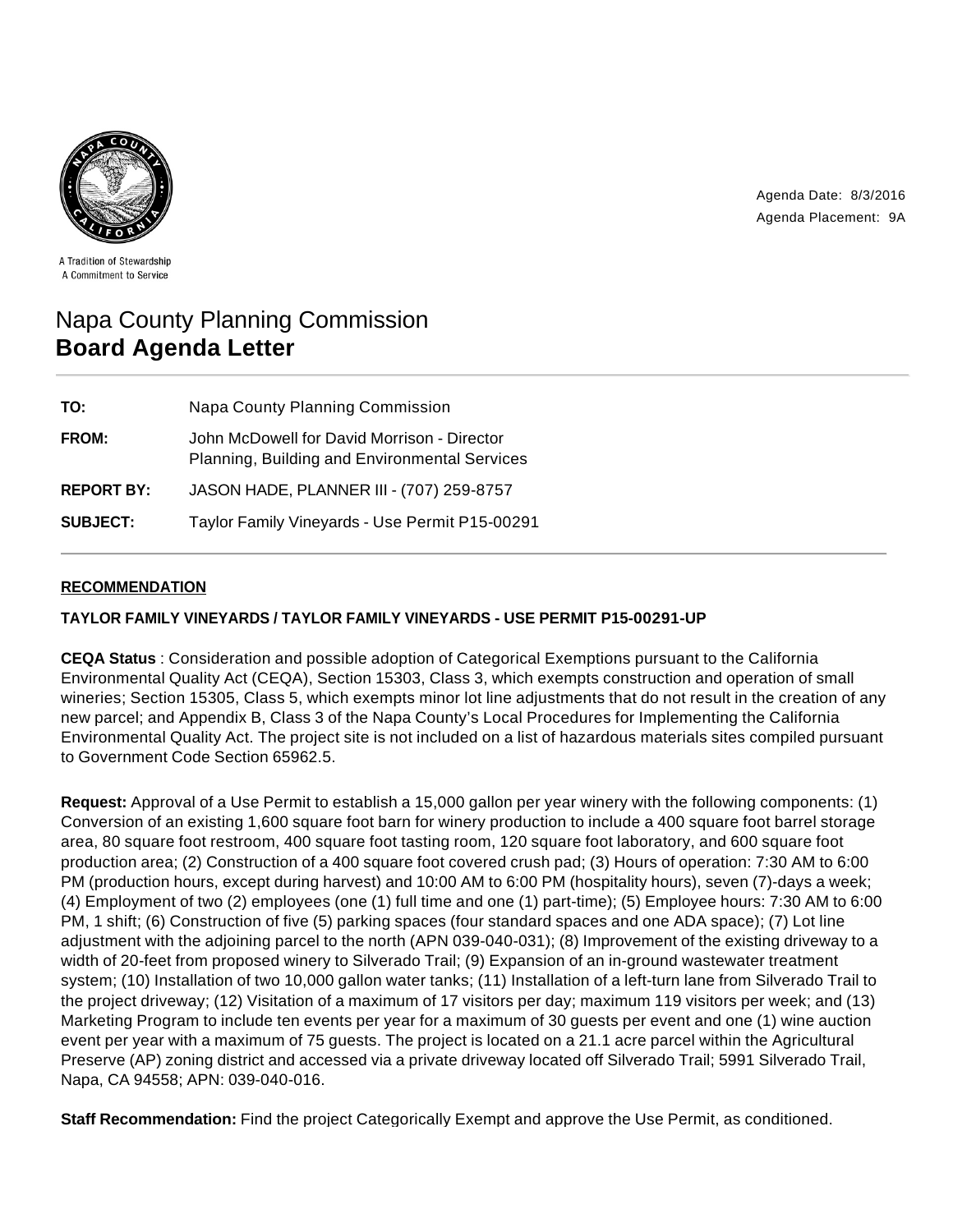**Staff Contact:** Jason R. Hade, AICP, Planner III, (707) 259-8757 or jason.hade@countyofnapa.org

**Applicant Contact:** Sandra Taylor Carlson, 1194 Jerome Way, Napa, CA 94558, (707) 225-7254

#### **EXECUTIVE SUMMARY**

#### **Proposed Actions:**

That the Planning Commission:

1. Find the project Categorically Exempt based on Findings 1-3 of Attachment B; and

2. Approve Use Permit No. P15-00291-UP based on Findings 4-8 of Attachment B and subject to the recommended conditions of approval (Attachment C).

#### **Discussion:**

The proposal is for the construction of a new 15,000 gallon per year winery with a small visitation and marketing program.

Staff has reviewed the proposal and found it to be consistent with the Zoning Ordinance and applicable General Plan policies. Implementation of the proposed project would result in minimal potential environmental impacts as it consist of the conversion of a 1,600 square foot existing barn to a winery production building with a 400 square foot tasting room. If approved, a lot line adjustment would be completed with the adjoining parcel to the north, Silverado Vineyards. This would eliminate the need for the initially requested Variance application as the winery building would meet the minimum required 20-foot side yard setback.

Based on the reasons stated above, staff recommends approval of the project subject to the recommended conditions of approval.

#### **FISCAL IMPACT**

Is there a Fiscal Impact? No

#### **ENVIRONMENTAL IMPACT**

Consideration and possible adoption of Categorical Exemptions pursuant to the California Environmental Quality Act (CEQA), Section 15303, Class 3, which exempts construction and operation of small wineries; Section 15305, Class 5, which exempts minor lot line adjustments that do not result in the creation of any new parcel; and Appendix B, Class 3 of the Napa County's Local Procedures for Implementing the California Environmental Quality Act. The project site is not included on a list of hazardous materials sites compiled pursuant to Government Code Section 65962.5.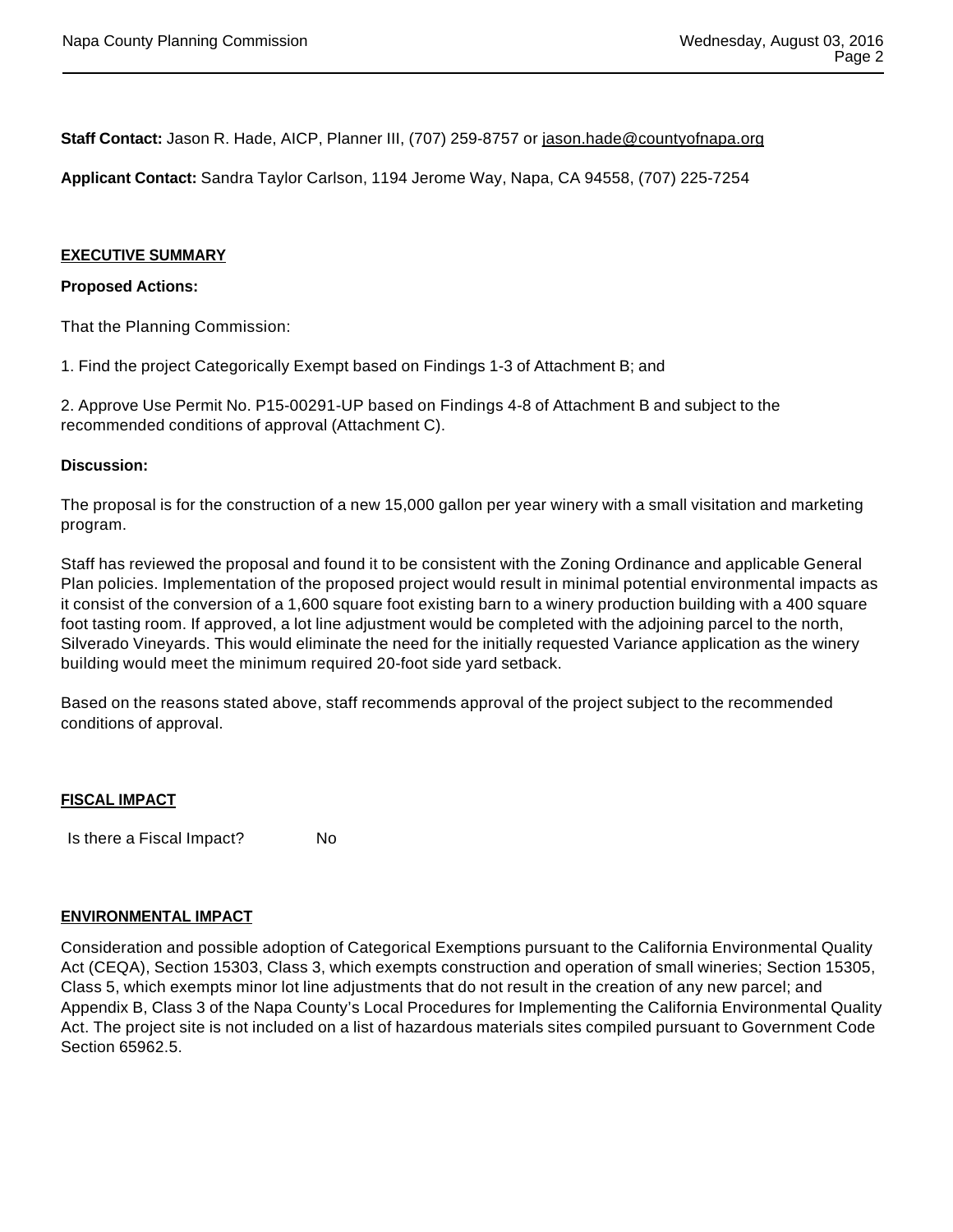#### **BACKGROUND AND DISCUSSION**

**Owner/ Applicant:** Taylor Family Vineyards, LLC, P.O. Box 2576, Napa, CA 94558, (707) 255-3593

**Representative:** Sandra Taylor Carlson, 1194 Jerome Way, Napa, CA 94558, (707) 225-7254

**Zoning:** Agricultural Preserve (AP)

**GP Designation**: Agricultural Resource (AR)

**Filed:** September 4, 2015

**Resubmittal Received:** December 11, 2015 and March 14, 2016

**Deemed Complete:** April 29, 2016

**Parcel Size:** 21.1 acres

**Existing Development:** Development on the property includes: a single family residence; barn; storage building; a waste disposal system; five wells; four 5,000 gallon water tanks; and 10 acres of vineyards.

#### **Proposed Winery Characteristics:**

**Winery Size:** Conversion of a 1,600 square foot barn for winery production to include: 400 square foot barrel storage area; 80 square foot restroom; 400 square foot tasting room; 120 square foot laboratory; and 600 square foot production area. A 400 square foot covered crush pad is also proposed.

**Production Capacity:** 15,000 gallons per year.

**Development Area:** 2,160 square feet or approximately 0.05 acres.

**Winery Coverage:** 25,680 square feet or approximately 0.03% (Maximum 25% or approximately 15 acres).

**Accessory/Production Ratio:** 480 square feet accessory/1,540 square feet production - approximately 31.6% (Maximum 40% permitted).

**Number of Employees:** One (1) full-time employee and one (1) part-time employee; two (2) employees maximum.

**Proposed Visitation:** Maximum of 17 visitors per day and 119 visitors per week.

**Proposed Marketing Program:** Ten events per year up to 30 guests per event and one (1) wine auction event per year with up to 75 guests.

**Days and Hours of Operation:** 7:30 AM to 6 PM daily (production hours) and 10:00 AM to 6:00 PM daily (hospitality hours).

**Parking:** Five (5) parking spaces (four (4) standard spaces and one (1) ADA space).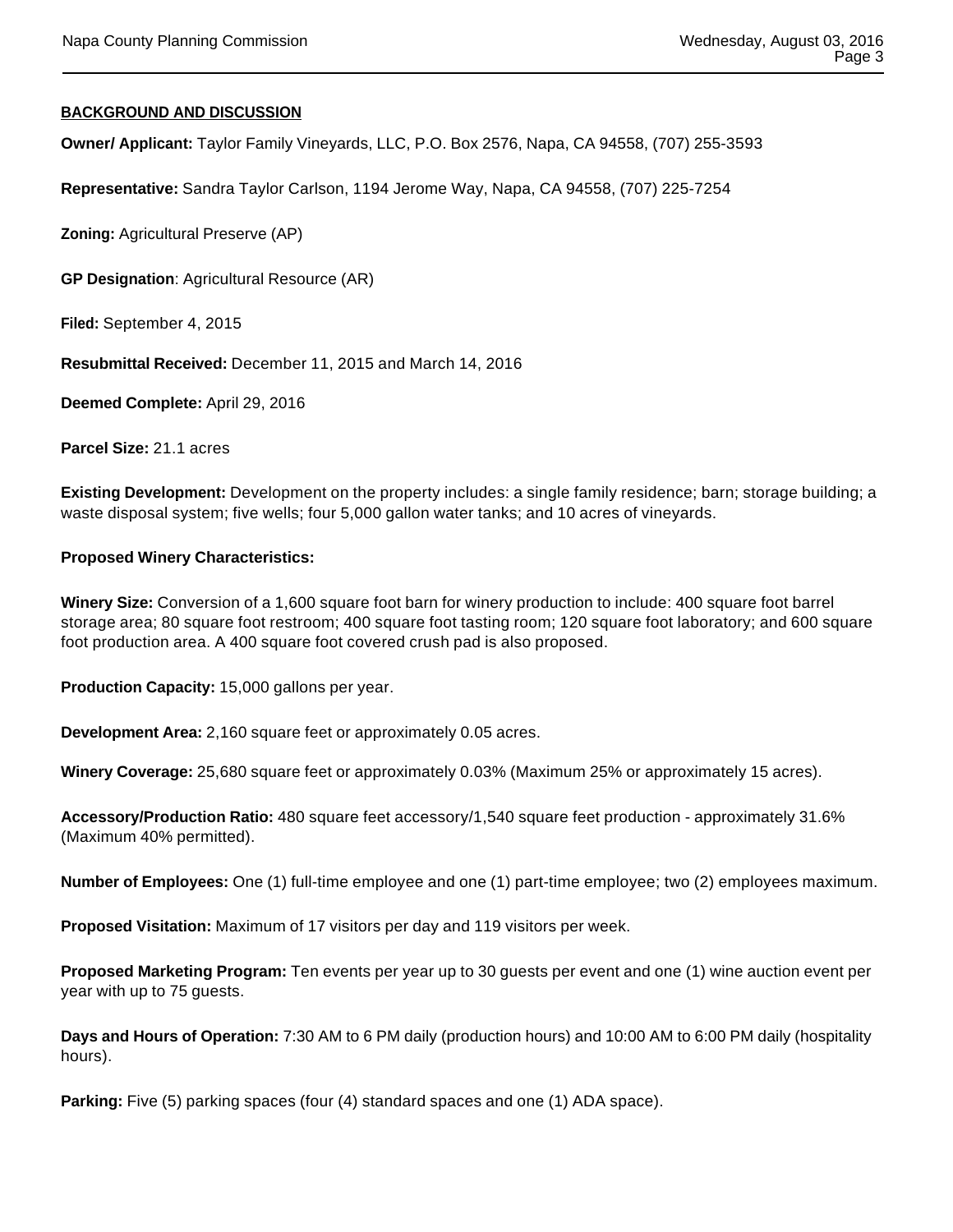**Setbacks (Required):** 600 feet from Silverado Trail (front yard setback) and 20 feet from all other property lines. (Proposed winery building): The proposed winery building would have a front yard setback of 810 feet, an approximate side yard setback of 575 feet from the southern property line a side yard setback of 20 feet from the northern property line, and a rear yard setback of 363 feet.

# **Adjacent General Plan Designation/ Zoning / Land Use:**

North: Agricultural Resource (AR) /Agricultural Preserve Zoning (AW)/Agricultural use (winery). South: Agricultural Resource (AR)/Agricultural Preserve Zoning (AW)/large lot residential. East: Agricultural Resource (AR)/Agriculture Watershed (AW)/Agriculture (vineyards). West: Agricultural Resource (AR)/Agricultural Preserve (AP)/large lot residential.

# **Nearby Wineries (located within 1 mile of the project)**

Please refer to Attachment A.

# **Parcel History:**

The Taylor family has owned the subject property since 1976 and the vineyard was established in 1980.

# **Code Compliance History:**

None. There are no open or pending code violations for the project site.

## **Discussion Points:**

Setting - Site topography is moderately sloping with slopes of less than 30 percent in most of the site except for the southwestern portion of the property. The site is located within the Napa River watershed and outside of the 100 and 500 year flood hazard zones.The United States Department of Agriculture Soil Conservation Service Soils Map for Napa County indicates the project site is mapped as Perkins gravelly loam, 5 to 9 percent slopes, and Kidd loam, 30 to 75 percent slopes. Based upon the Napa County Environmental Sensitivity Maps (Liquefaction layer) the area of the project site proposed for development has a very low and low susceptibility for liquefaction. Native vegetation of the general area consists of oak woodland and mixed hardwoods. No sensitive plant or animal species were identified on the County's Environmental Sensitivity Maps. The closest residence to the proposed winery structure would be approximately 835 feet. No existing vineyards would be removed as part of the proposal.

Winery Proposal - The proposal consist of a new 15,000 gallon per year winery with an associated winery building (conversion of existing barn) totaling 1,600 square feet. Requested visitation is a maximum of 17 visitors per day. The proposed marketing program would include 10 events per year with up to 30 guests per event and one wine auction event per year with up to 75 guests.

Setbacks - The proposed project meets all applicable minimum setbacks, including the 600-foot minimum winery building setback from Silverado Trail. As mentioned above, if approved, a lot line adjustment would be executed with the adjoining parcel to the north, Silverado Vineyards. This would eliminate the need for the initially requested variance application as the winery building would meet the minimum required 20-foot side yard setback.

Visitation/Marketing Program - The project includes a request for a maximum of 17 visitors per day; maximum 119 visitors per week; and a marketing program to include ten (10) events per year for a maximum of 30 guests per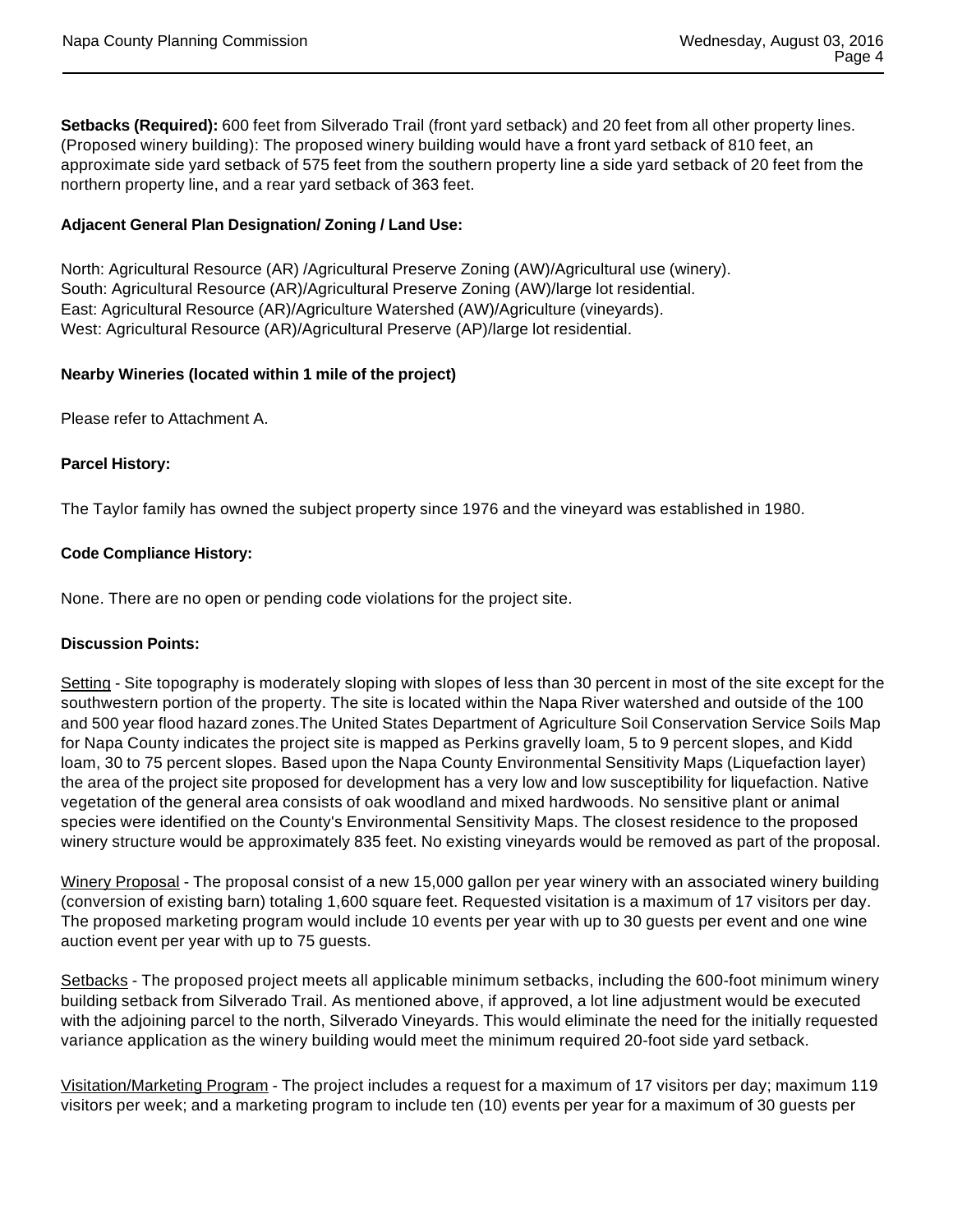event and one (1) wine auction event per year with a maximum of 75 guests. As shown in Attachment A, the requested visitation and marketing program is higher than the average and median visitation and marketing program levels for similar production size winery facilities. However, the proposed visitation and marketing program is consistent with the anticipated visitation and marketing program levels permitted under the County's small winery Categorical Exemption criteria. Therefore, staff has no concerns regarding the requested visitation and marketing program.

Traffic and Parking - A Traffic Impact Report was prepared for the Taylor Family Vineyards project by Crane Transportation Group (dated April 12, 2016) and submitted with the project. According to the Traffic Impact Report which utilized the County of Napa's Winery Traffic Information/Trip Generation Sheet, the proposed project's daily traffic volumes and weekday peak hour trips have been calculated to be: 18 vehicle trips with and 1 trip occurring the PM peak hour (4:00 PM – 6:00 PM), weekdays; 15 vehicle trips with 1 trip occurring during the PM peak hour, weekends. The infrequent marketing event trips, which would occur outside peak periods, would result in an estimated 74 trips for the single largest event but, given that the events would be infrequent, would occur outside of the peak periods, and result in a minimal increase in traffic, the marketing events were not included in the daily trip generation and resulting intersection and road segment analysis in the study. The project would also include the installation of a left turn lane on Silverado Trail at the project's driveway because it meets the County's warrants for the installation of left turn lanes.

Based upon the County Traffic Information/Trip Generation Sheet and Traffic Impact Report described above, the project would generate less than 40 trips per day and 5 peak hour trips.

Five onsite parking spaces (4 standard spaces and one ADA space) are proposed. Overflow parking for the requested marketing events would be available near the existing barn and residence. All tastings would be by appointment only. Tastings would not be offered on those days in which marketing events are scheduled. Sufficient parking would be available for the proposed project.

Hold & Haul - The applicant has requested a hold and haul option as outlined in the Septic System Feasibility Report for Proposed Taylor Family Winery, prepared by Theodore J. Walker, Registered Environmental Health Specialist, as a permanent wastewater treatment option. The Engineer for the project has estimated if hold and haul were to be approved, the tanks would be pumped a total of 35 times annually, with no more than two truck trips in a given week, assuming full wine production capacity. Two other options are also proposed. Option two would include converting the hold and haul tank system into a bio microbics MBR system. A third option would consist of dispersing the processed wastewater by integrating it into a proposed domestic wastewater shallow trench pressure distribution system. The applicant would like to utilize the hold and haul option until additional funding becomes available for the more expensive wastewater disposal options described as option two and three above. Current regulations allow hold and haul systems, although the sustainability of allowing hold and haul at wineries has been a major discussion point over the last year as part of the Agricultural Protection Advisory Committee deliberations brought to the Board of Supervisors. The Board of Supervisors has directed staff to return with policy changes to limit the use of hold and haul system. Since this application was submitted prior to the ongoing hold and hold policy discussion, staff does not oppose approval of a hold and haul for this project. However, it is within the discretion of the Planning Commission to require an on-site disposal system if deemed appropriate for these circumstances.

Groundwater Availability - The applicant completed a Tier I Water Availability Analysis. Based upon the site's location within the valley floor area, estimated groundwater availability would be 21.1 af/yr (21.1 acres x 1.0). "Groundwater is currently used to irrigate approximately 10 acres of vineyard and residence minimal landscape" at the project site (Tier I Water Availability Analysis for the Taylor Family Vineyards, 2015). The estimated project water demand of 3.263 af/yr, representing an increase of 0.413 af/yr over the existing condition, is far below the 21.1 af/yr estimated annual parcel groundwater recharge. The proposed project would not result in a substantial increase the demand of ground water supplies or interfere with groundwater recharge or lowering of the local groundwater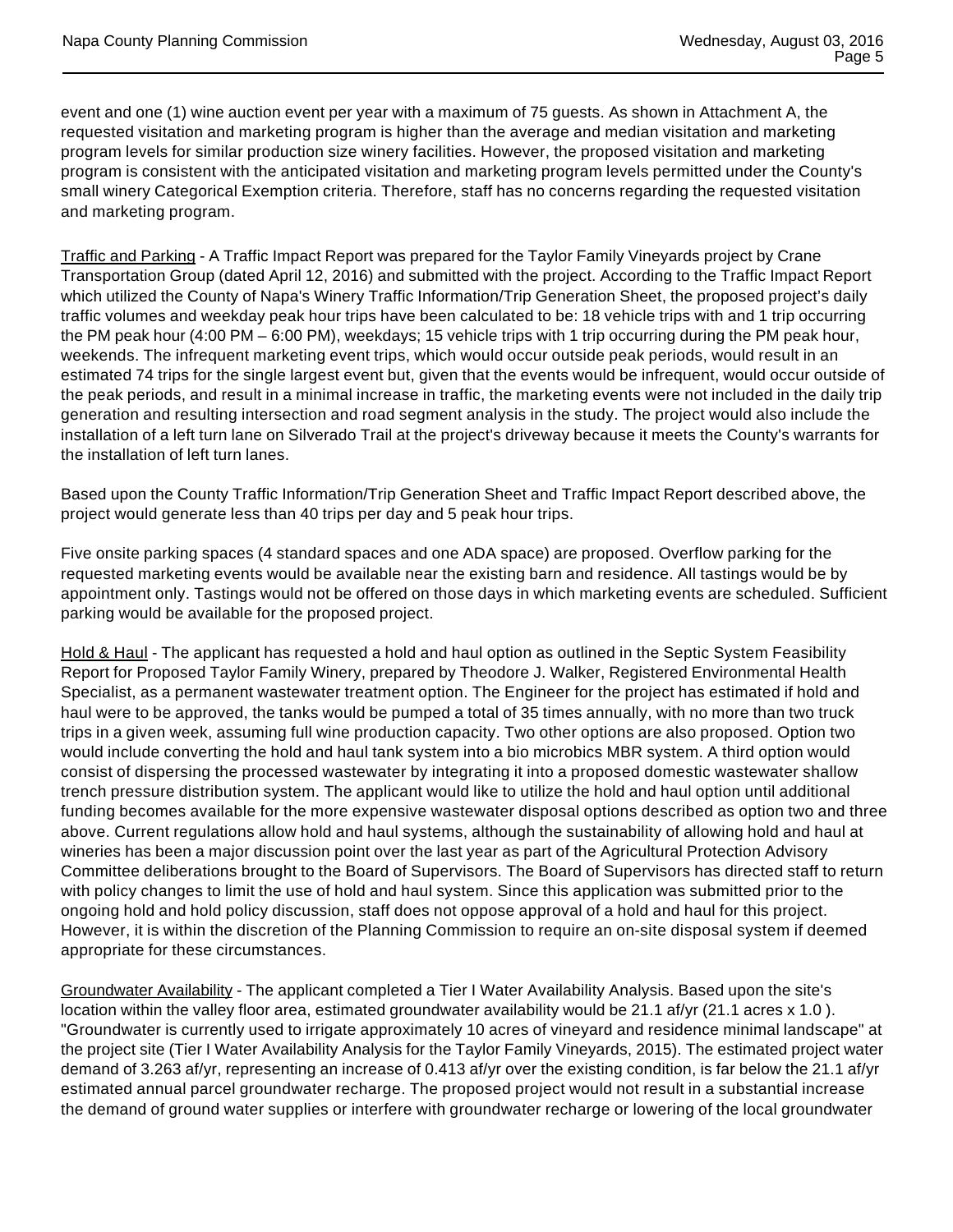level. According to Napa County environmental resource mapping (Water Deficient Areas/Storage Areas), the project site is not located within a water deficient area and the County is not aware of, nor has it received any reports of groundwater deficiencies in the area.

Grape Sourcing - The applicant plans to make estate grown wines from the 10 acres of planted vineyards on the property. A small amount of grapes would be purchased from a grower in the Yountville region, as well as, a grower in the Oak Knoll region.

Greenhouse Gas Emissions - The County requires project applicants to consider methods to reduce Green House Gas (GHG) emissions consistent with Napa County General Plan Policy CON-65(e), which requires GHG review of discretionary projects. The applicant has completed the Department's Best Management Practices Checklist for Development Projects, which is attached to this report as Attachment F. The project would incorporate the following voluntary best management practices: energy conserving lighting; installation of water efficient fixtures; water efficient landscaping; and alternative work schedules for employees.

GHG Emission reductions from local programs and project level actions, such as the application of the CalGreen Building Code, tightened vehicle fuel efficiency standards, and more project specific on-site programs including those winery features noted above would combine to reduce emissions.

Public Comments - At the time of staff report preparation, two public comment letters had been received in support of the proposed project.

# **Consistency with Standards:**

Zoning – The project is consistent with AP (Agricultural Preserve) Zoning District regulations. A winery (as defined in the Napa County Code Section 18.08.640) and uses in connection with a winery (refer to Napa County Code Section 18.20.030) are permitted in the AP District with an approved use permit. The project as conditioned complies with the Napa County Winery Definition Ordinance and all other requirements of the Zoning Code as applicable.

Environmental Health Division – Recommends approval with standard conditions in the attached Memorandum, dated May 20, 2016.

Engineering Services Division – Recommends approval of the project with standard conditions in the attached Memorandum, dated May 16, 2016.

Public Works Department (Traffic) - Recommends approval in the attached Memorandum, dated September 15, 2015.

Fire Department – Recommends approval with standard conditions in the attached Memorandum, dated January 6, 2016.

## **Decision Making Options**

As noted in the Executive Summary Section above, staff is recommending approval of the project with conditions of approval as described in Option 1 below. Decision making options also include a no project alternative and a reduced project alternative.

Disposition - This option would result in approval of the proposed 15,000 gallon per year winery.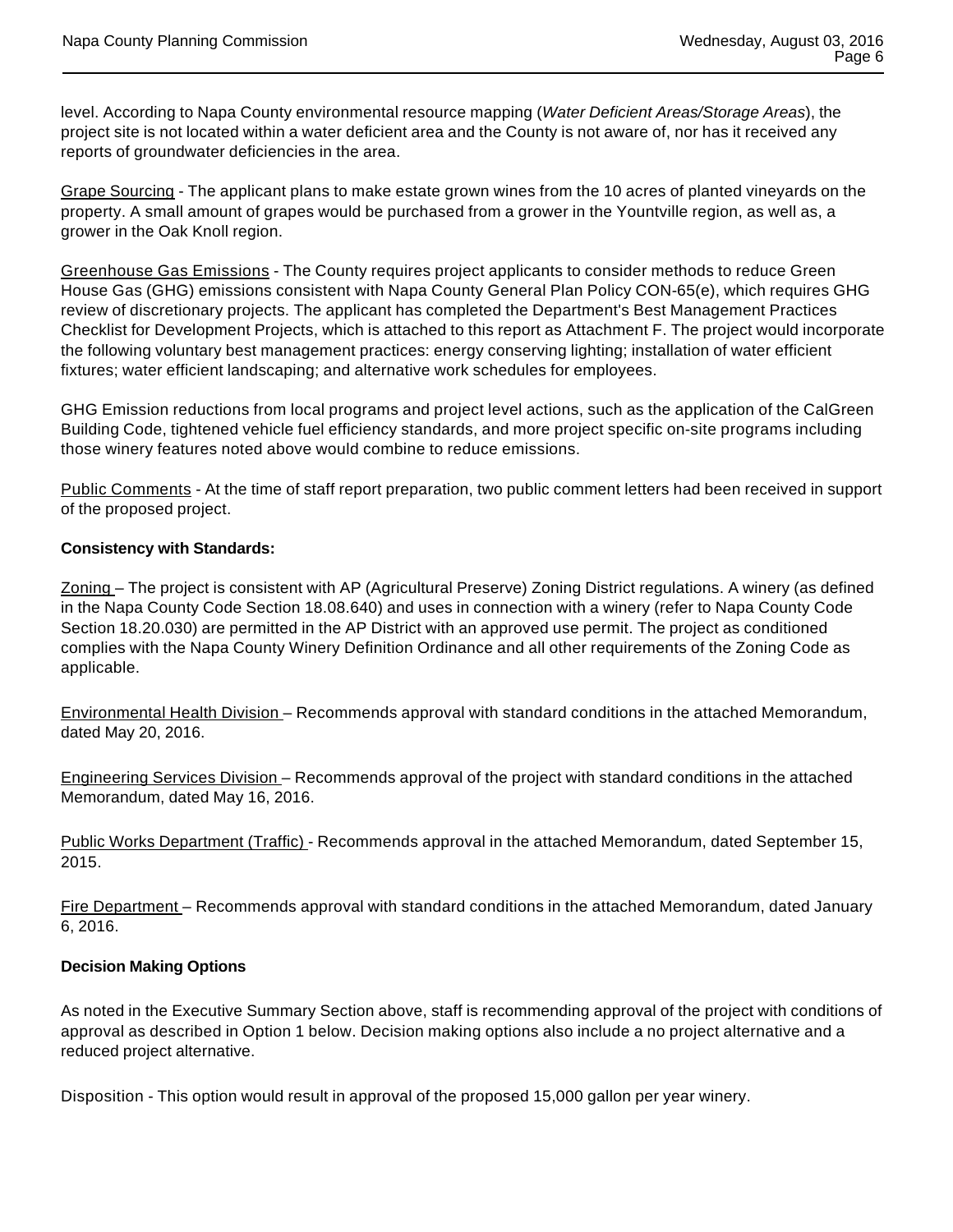Action Required - Follow the proposed action listed in Executive Summary. If conditions of approval are to be amended, specify conditions to be amended at time motion is made. This option has been analyzed for its environmental impacts, which were found to be categorically exempt. Project implementation would result in minimal potential environmental impacts because it consists of the conversion of an existing barn to a winery production building with a 400 square foot tasting room. Sufficient grapes and water supplies are available to serve the proposed project and there is no history of code compliance issues at the project site. The requested visitation and marketing program is higher than similar production size winery facilities, but qualifies as a Categorically Exempt small winery project. Staff recommends this option based upon the reasons discussed above.

# Option 2 - Reduced Project Alternative

Disposition - This option would reduce the scope of the project via a reduced visitation and marketing program.

Action Required - Follow the proposed actions listed in the Executive Summary and amend scope and project specific conditions of approval to require a reduction in the requested visitation and marketing program. If major revisions of the conditions of approval are required, the item will need to be continued to a future date.

## Option 3 - Deny Proposed Project

Disposition - In the event the Commission determines that the project does not, or cannot meet the required findings for the granting of a Use Permit, Commissioners should identify what aspect or aspects of the project are in conflict with the required findings. State Law requires the Commission to adopt findings, based on the General Plan and County Code, setting forth why the proposed Use Permit is not being approved. Based on the administrative record as of the issuance of this staff report, there does not appear to be any evidence supporting denial of the project.

Action Required - Commission would take tentative motion to deny the project and remand the matter to staff for preparation of required findings to return to the Commission on a specific date.

## Option 4 - Continuance Option

The Commission may continue an item to a future hearing date at its own discretion.

## **SUPPORTING DOCUMENTS**

- A . Winery Comparison Analysis
- B . Findings
- C . Recommended Conditions of Approval
- D . Agency Comments
- E . CEQA Memorandum
- F . Public Comments
- G . Use Permit Application Packet
- H . Water Availability Analysis